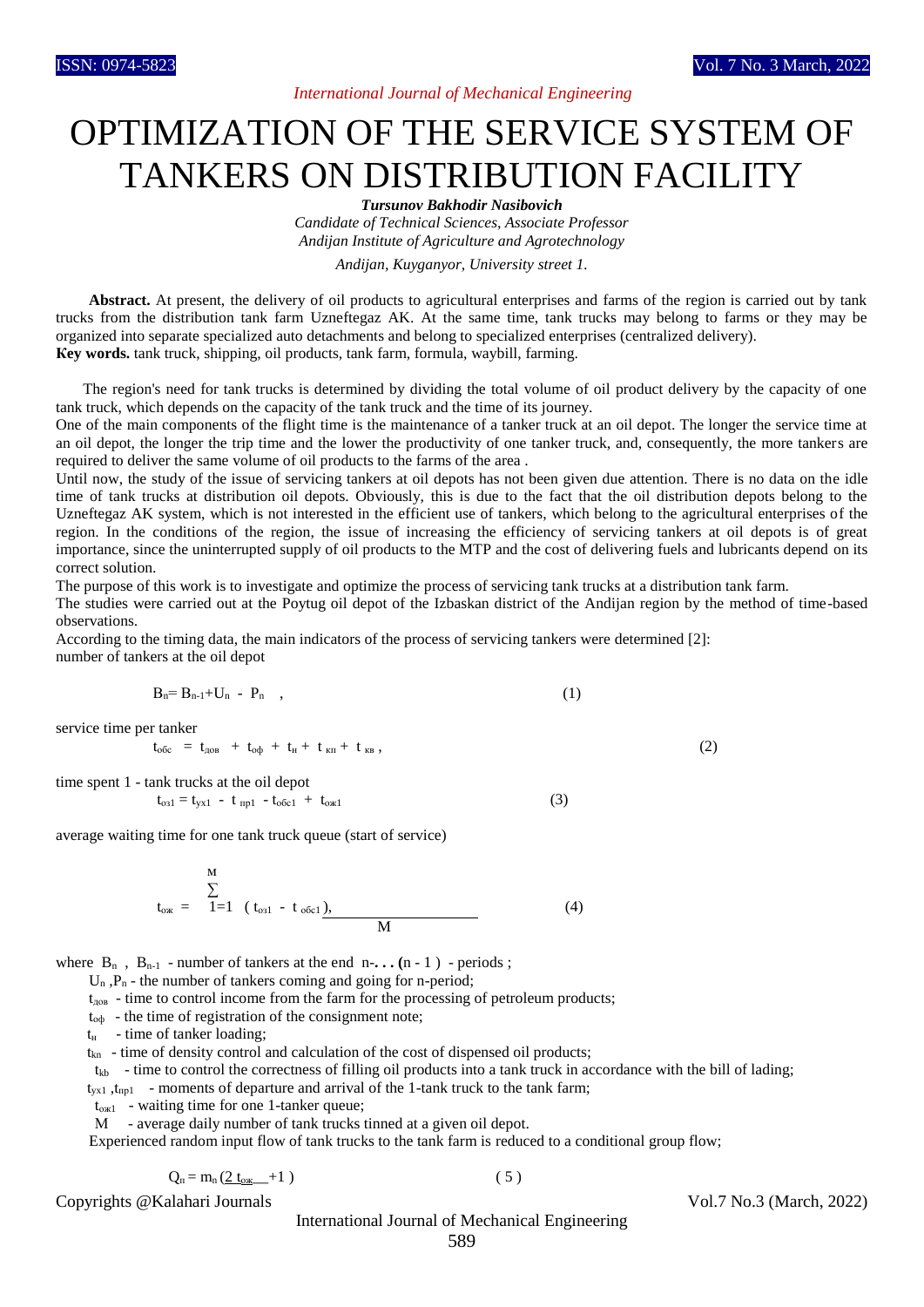$t_{\scriptscriptstyle \rm II}$ 

where  $Q_{\Pi}$  - the number of tankers in the group;

 $m<sub>H</sub>$  - the amount of bulk funds at the oil depo

The criterion for optimizing the process of servicing tank trucks at the oil depot was taken to be the minimum of the total reduced costs 3 for the maintenance of bulk liquids and for downtime of tank trucks:

 $3 = C_H \cdot m_H + C_M \cdot T_c,$  (6)

where  $C_{H}$ – the cost of maintaining one bulk product at the oil depot, soum / year;

 $C_M$  - the cost of idle time of one tank truck, soum/h;

 $T_c$ - annual loss of time (idle time in the queue) of all tankers at the oil depot, h/year.

The value of Tc was determined by the formula:

$$
T_c = t_{ox} \cdot M \cdot D \t{1}, \t(7)
$$

where D - the number of working days in a year. The optimal amount of bulk liquids at the oil depot is equal to (1):

$$
m_{H \text{ our}} = \mathbf{M} \cdot \mathbf{Q}_{n} \cdot \mathbf{D} \cdot \mathbf{C}_{M} \qquad (8)
$$

where  $q_H$  is the productivity of one bulk product at the tank farm,  $1/h$ .

As a result of the research, a certain regularity in the change in the daily number of tank trucks serviced at the distribution tank farm was established.

 During the non-busy period (July) 2175 tank trucks were serviced, the smallest daily intake of tank trucks was 28 units, the largest was 105 units, the average was 84 units. During the tense period (November), 1029 tank trucks were serviced for ten days, the smallest intake per day was 88 units, the largest 129 units, the average 103 units.

 It has been established that the largest number of vehicles (74% of their daily number) arrive at the oil depot from 9 a.m. to 1 p.m. (Table 1).

 The intensity of the arrival gradually fades to zero by the end of the working day: in the interval from 9 to 13 hours it averages 15.5 units, in the interval from 14 to 20 hours - 3.7 units. [4]

 The intensity of leaving tank trucks from the tank farm gradually increases in the range of 9...13 hours from 10 to 13 units. , and in the interval from 14 to 20 hours it gradually decreases from 12 to 1 pc.

 The uneven inlet and outlet flows of tankers, as well as the low productivity of the service system, are the main reason for the accumulation of large queues of tankers at the distribution tank farm.

Table 1

**Average hourly number of tanker trucks at the tank farm**

| Hours of the day |                | busy period<br>(november) | relaxed period<br>$(\text{July})$ |                          |  |  |  |
|------------------|----------------|---------------------------|-----------------------------------|--------------------------|--|--|--|
|                  | Coming         | Departure                 | Coming                            | Departure                |  |  |  |
| 89               | 19,8           |                           | $\blacksquare$                    |                          |  |  |  |
| 910              | 24, 4          | 6,4                       | 17,8                              | 9,7                      |  |  |  |
| 1011             | 9,6            | 8,6                       | 16,0                              | 11,1                     |  |  |  |
| 1112             | 10,0           | 10,7                      | 15,0                              | 11,8                     |  |  |  |
| 1213             | 11,3           | 17,1                      | 13,5                              | 12,5                     |  |  |  |
| 1314             | $\blacksquare$ | $\qquad \qquad -$         | $\overline{\phantom{a}}$          | $\overline{\phantom{0}}$ |  |  |  |
| 1415             | 14,6           | 14,4                      | 11,4                              | 11,7                     |  |  |  |
| 1516             | 9,2            | 13,1                      | 9,7                               | 11,8                     |  |  |  |
| 1617             | 1,4            | 12,6                      | 7,8                               | 9,3                      |  |  |  |
| 1718             | 1,3            | 16,4                      | 9                                 | 8,1                      |  |  |  |
| 1819             |                | 6,2                       | $\overline{2}$                    | 9,4                      |  |  |  |
| 1920             |                | 3,5                       |                                   |                          |  |  |  |
| 2021             |                |                           | -                                 | $\overline{\phantom{a}}$ |  |  |  |
| 2122             |                |                           | -                                 | $\overline{\phantom{0}}$ |  |  |  |

The most probable intervals between the moments of arrival of tankers are up to 10 minutes (44% of the total number), the least probable intervals are 70 minutes or more (1.1% of the total number), the average interval between the moments of arrival is 18 minutes (Table 2). Between the moments of the departure of tank trucks from the distribution tank farm, the most likely interval is up to 30 minutes (30% of the total). The least likely intervals are 70 minutes or more (1.1% of the total number), the average interval between the moments of departure is 26 minutes. [5]

 Of the 2175 tankers examined, during the non-busy period, the largest the number of tank trucks (up to 26% of the total number) were at the tank farm for up to 60 minutes, and the smallest (0.1%) - 230 minutes. During the tense period, the largest number of tank trucks were at the oil depot for 100 ... 190 minutes (40% of the total). There are cases when tank trucks are at the oil distribution depot for 400...560 minutes, on average 179 minutes. Tanker trucks are idle due to poor organization of their maintenance at the oil depot.

Copyrights @Kalahari Journals Vol.7 No.3 (March, 2022)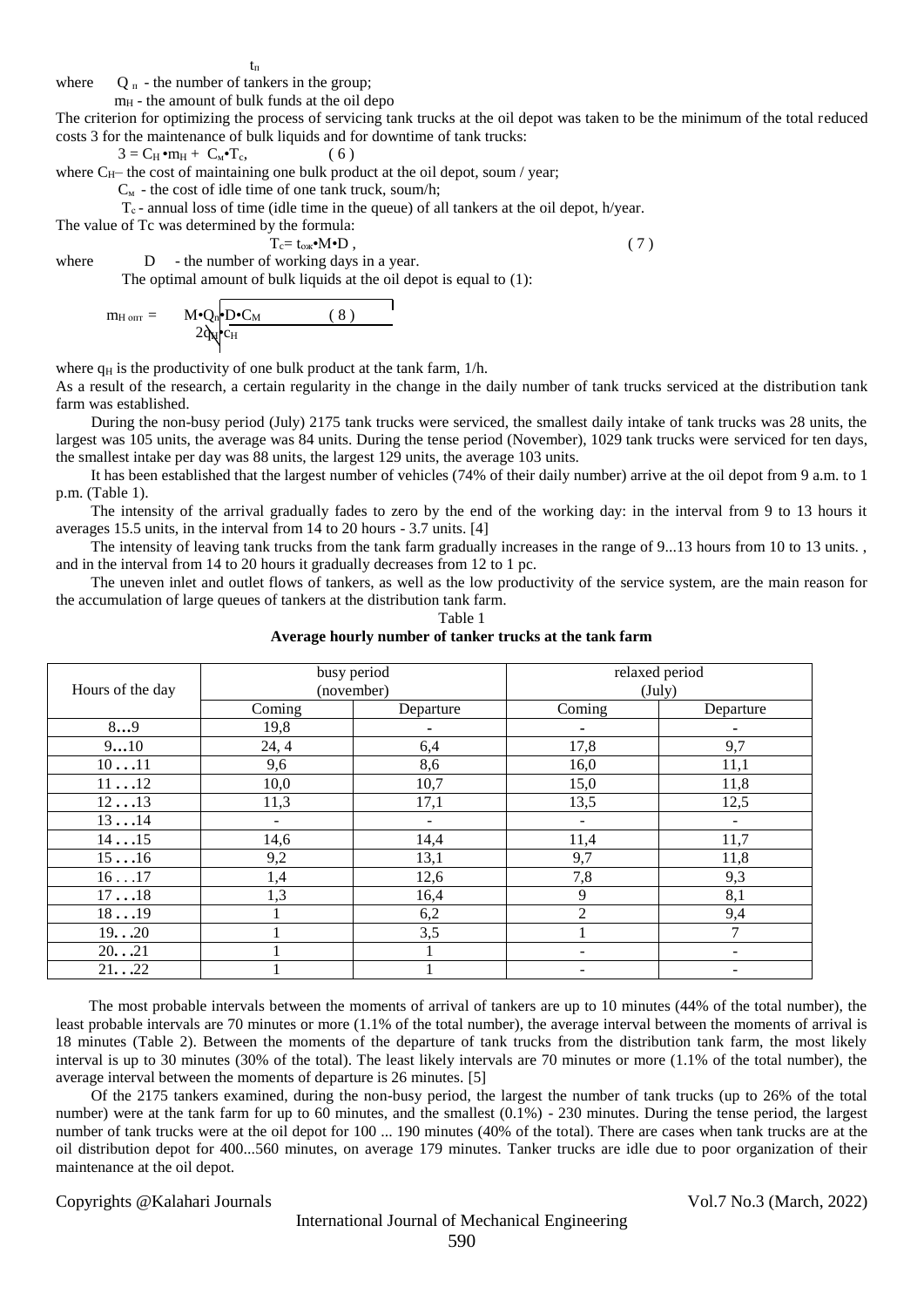#### Table 2

|                    | Frequency (probability) |           |  |  |  |  |  |  |
|--------------------|-------------------------|-----------|--|--|--|--|--|--|
| Time interval, min | Coming                  | Departure |  |  |  |  |  |  |
| 010                | 0,44                    | 0,14      |  |  |  |  |  |  |
| 1020               | 0,23                    | 0,19      |  |  |  |  |  |  |
| 2030               | 0,13                    | 0,30      |  |  |  |  |  |  |
| 3040               | 0,074                   | 0,17      |  |  |  |  |  |  |
| 4050               | 0,053                   | 0,13      |  |  |  |  |  |  |
| 5060               | 0,032                   | 0,042     |  |  |  |  |  |  |
| 6070               | 0,032                   | 0,032     |  |  |  |  |  |  |
| 7080               | 0,011                   | 0,011     |  |  |  |  |  |  |

#### **Distribution of time intervals between the moments of arrival and departure of tank trucks at the distribution oil depot**

There are nine filling devices at the distribution tank farm for dispensing oil products (Table 3). Pumps (3 pcs.) are used for loading and unloading oil products, including two 5NK-9 pumps and an ASCL-20-24 pump. The performance of one pump 5NK-9 is 60 m3/h, power - 20 kW, book value - 321 thousand soums. The performance of the ASCL-20-24 pump is 30 m3 / h, the power is 7.5 kW, the book value is 174 tk.s.s.m. In addition, there is a pump 5NK-9 (367M) for filling and draining oils with a capacity of 60m3 / h, a power of 20 kW, and a balance sheet value of 491 tks.soum. At the distribution tank farm, three USN-175 bottom discharge units were installed to receive oil products from tanks. [6]

Tank trucks are serviced according to the 5-operational system:

I-control of the transfer of money to receive fuel and lubricants:

II - registration of the consignment note:

III- loading tankers:

IV- density control and fuel cost calculation:

V-control of the correct filling of fuel and lubricants into the tanker in accordance with the consignment note.

Table 3

### **The number of bulk funds and methods for loading oil products into tank farm**

|                           |                        | <b>Number of liquids</b>                              |                      |  |  |  |  |  |
|---------------------------|------------------------|-------------------------------------------------------|----------------------|--|--|--|--|--|
| Oil product               | <b>Filling method</b>  | <b>Total</b>                                          | including<br>working |  |  |  |  |  |
| Diesel fuel               | Electric pump Samotech | 2                                                     |                      |  |  |  |  |  |
| Gasoline                  | hand pump              | $\mathfrak{D}$                                        |                      |  |  |  |  |  |
|                           | Self-flow              |                                                       |                      |  |  |  |  |  |
| Oils:<br>Motor industrial | Electric pump          |                                                       |                      |  |  |  |  |  |
|                           | hand pump              |                                                       |                      |  |  |  |  |  |
|                           | Self-flow              |                                                       |                      |  |  |  |  |  |
|                           |                        | Filling is done in three ways:                        |                      |  |  |  |  |  |
| Filling method            | Average time           | Amount of dispensed filling, min fuel, % of the total |                      |  |  |  |  |  |
| Electric pump<br>6        |                        | 62                                                    |                      |  |  |  |  |  |
| 18<br>hand pump           |                        | 21                                                    |                      |  |  |  |  |  |
| Self-flow                 | 17                     |                                                       |                      |  |  |  |  |  |

Tank truck loading time 2.5 . . .50min, weighted average (taking into account three ways) filling time 11 min. The average time for operations and the performance of the sections are shown in Table 4. [7]

In order to establish a correlation between the group flow of the tanker truck Vn and their daily number serviced at the oil depot Qp, the service time of one tanker truck tobs, the time of filling the oil product into tankers t cash, the annual consumption Qg of the oil product and the minimum reduced costs 3 for the maintenance of bulk vehicles and for a simple tank truck. The correlation coefficient between these indicators was found from the formula

 $C_{cy}$  $\Psi_{xy} =$  : (9) σх•σ<sup>у</sup>

where is the Cxy covariance

mule [8]

 $\sigma_x$ ,  $\sigma_y$  - standard deviations of indicators of average values.

The mean square error of the coefficient is equal to the correlation:

1- ч 2ху

Copyrights @Kalahari Journals Vol.7 No.3 (March, 2022)

International Journal of Mechanical Engineering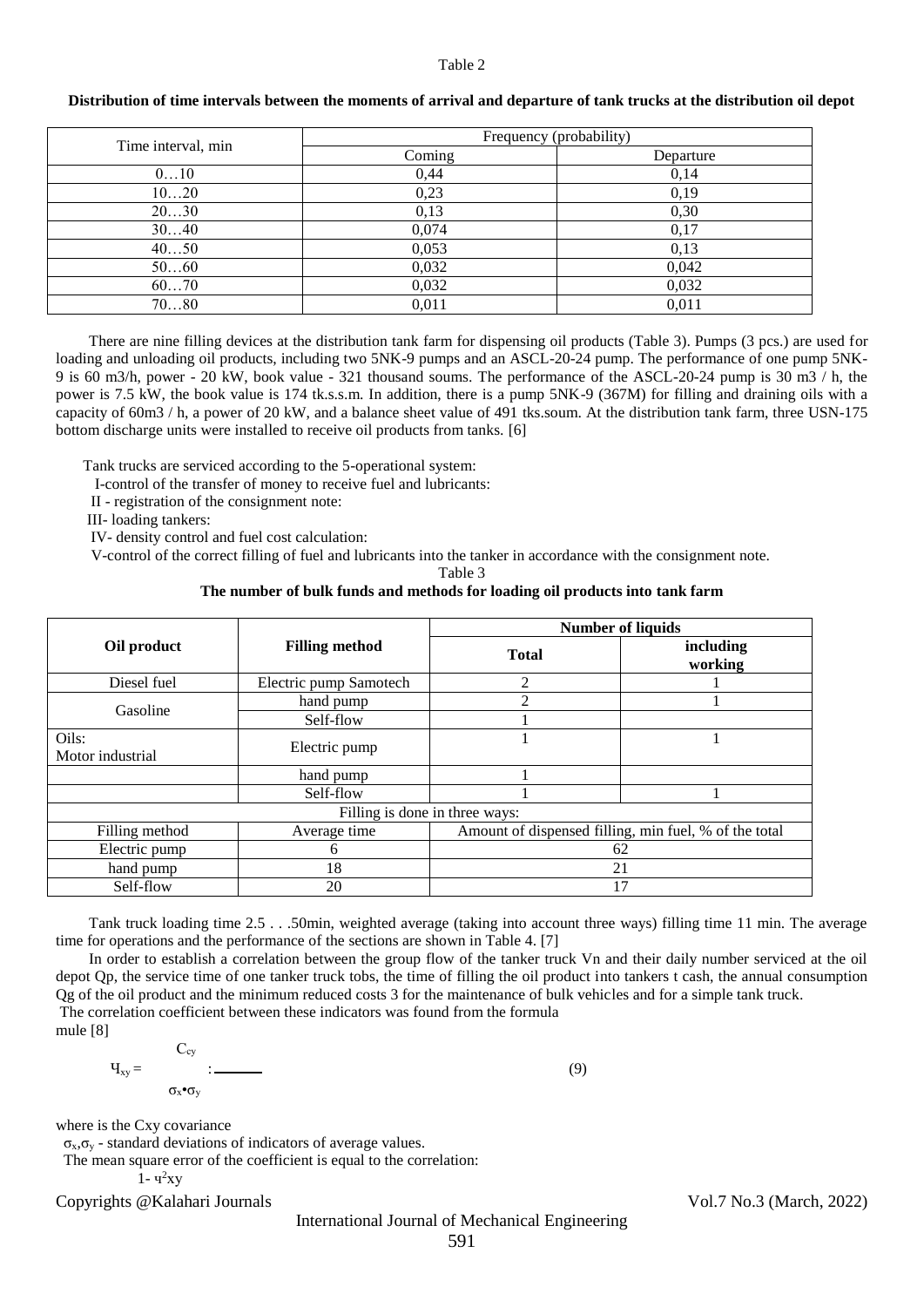$$
m_{\nu} = \frac{1}{n}
$$
 (10)

where n is the number of paired values

| <b>Operation</b> | <b>Average operation time</b><br>min | <b>Number of operating</b><br>service channels | Site performance,<br>1/h |
|------------------|--------------------------------------|------------------------------------------------|--------------------------|
|                  | 0,45                                 |                                                | 134                      |
|                  | $_{0.8}$                             |                                                |                          |
|                  |                                      |                                                | 16.3                     |
|                  | ).S                                  |                                                |                          |
|                  |                                      |                                                |                          |

Table 4 **Average tank truck maintenance operations and site productivity**

The maximum number of cars in the queue reaches 44 units, the average number of them in the queue during the day in a busy period is 17, in an unstressed period - 14 units. (Fig. 1).



To establish the tightness of the relationship between the group flow of tankers and their daily number served at the oil depot, the coefficient and the correlation direct dependence are determined: [9]

| $r_{\text{On,M}} = 0.774$ ; $m_{\text{H}} = 0.057$ ; | (11) |
|------------------------------------------------------|------|
| $Q_n = 0.62M - 1.9$ .                                | (12) |

A comparison of the initial and calculated data shows (Table 5) that the average relative error does not exceed 8%, and therefore we can assume that the obtained correlation dependence corresponds to the experimental data.

Under the current system, the average queue waiting time for one autocis

turn in a relaxed period is 66 minutes, the maximum waiting time is 192 minutes, in a busy period - 165 and 417 minutes, respectively.

Optimization of the process of loading tankers at the distribution oil depot was carried out with the following initial:  $M =$ 871/day; [10]

 tH = 11 min, between the moments of their departure 26 min; the average time spent by tank trucks at the oil depot during the non-stressful period is 80 minutes, during the busy period – 179 minutes.

 The analysis of these data showed that the actual service time of the daily number of tankers decreases with an increase in the number of tank trucks. [11]

Copyrights @Kalahari Journals Vol.7 No.3 (March, 2022)

International Journal of Mechanical Engineering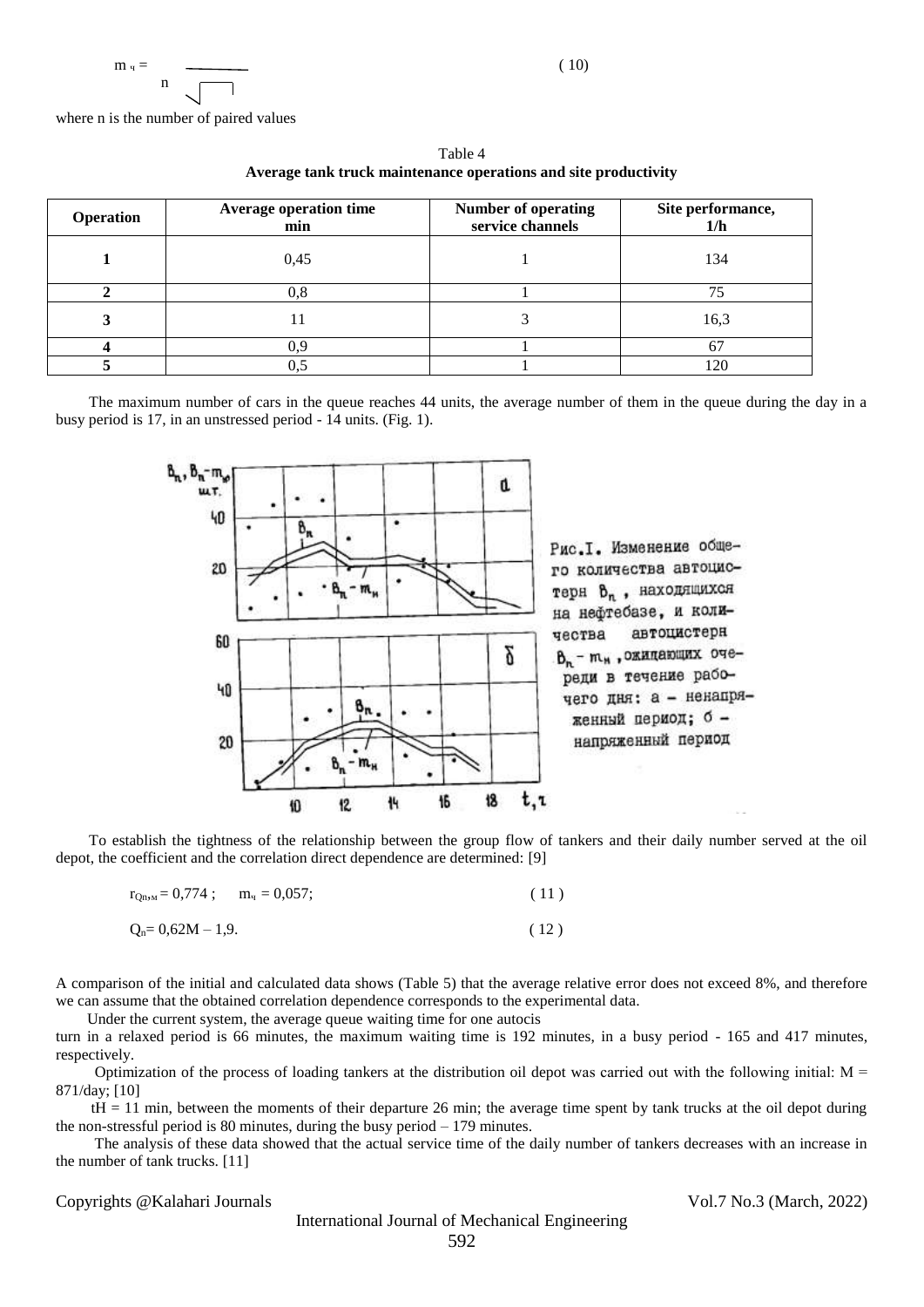#### Table 5

## **The number of tankers in the group depending on the daily the number of tankers serviced at the distribution tank farm**

| Daily amount<br>tank trucks |                        | Number of tankers in the group |           | Absolute<br>mistake, | Relative   |  |  |
|-----------------------------|------------------------|--------------------------------|-----------|----------------------|------------|--|--|
| interval                    | the average<br>meaning | experienced                    | estimated | unit                 | mistake, % |  |  |
| 020                         | 10                     | 4,7                            | 4,3       | 0,4                  | 8,5        |  |  |
| 2040                        | 30                     | 17,4                           | 16,7      | 0,7                  | 4,0        |  |  |
| $40 \ldots 60$              | 50                     | 30,4                           | 29,1      | 1,3                  | 4,2        |  |  |
| $60 \ldots 80$              | 70                     | 42,1                           | 41,5      | 0,6                  | l.5        |  |  |
| 80100                       | 90                     | 57,1                           | 53,9      | 3,2                  | 5,6        |  |  |
| 100120                      | 110                    | 74,6                           | 66,3      | 8,3                  | 11,1       |  |  |
| 120140                      | 130                    | 97,0                           | 78,3      | 18,7                 | 19,2       |  |  |
|                             |                        | Average error                  |           | 4,7                  | 7,7        |  |  |

funds to a lesser extent than estimated. This is explained by the fact that the calculation assumes the simultaneous arrival of the entire daily number of tankers to the tank farm and the operation of all installed bulk vehicles. In reality, the delivery of tank trucks to the oil depot is uneven throughout the working day. Therefore, when determining all indicators of the filling process, only the experimental value of the service time was used. Liquids are loaded unevenly due to the uneven inlet flow of tank trucks. [12]

 The number of bulk vehicles significantly affects the total number of tank trucks at the oil depot. in. 1.8 times. At the same time, the maximum number of tankers in the queue decreases from 14 to 1 (14 times) in a relaxed period, and from 17 to 1 (17 times) in a busy period. average time spent by one tank truck waiting in line. At mH= 3, the average waiting time tozh is equal to: when filling with an electric pump 35 min, by gravity 105 min, by a manual pump 94 min.

 A queue of tank trucks occurs not only when the average intensity of the input flow is greater than the output, but also when it is less than or equal to. In the latter case, the queue arises due to the random nature of both threads. [13]

 According to the results of the analysis of the loading process, the dependencies of the annual loss of time Tcom of the number of loading facilities for various loading methods were revealed. The greatest losses were noted at mH = 1: 66155 h/year (when filling the electron with a pump), 212967 h/year (by gravity), 199665 h/year (with a manual pump). [14]

The optimization of the filling process was carried out with the following initial data: Cm = 1,000 soum/h;CH equal to 1344, 1248 and 1258 thousand som/year when filling, respectively, with an electric pump, gravity flow and a manual pump:  $D = 300$ days. The minimum total costs for filling with an electric pump were obtained at  $mH = 7$  pcs., by gravity and by a hand pump - at  $mH = 13$  pieces (Table 6).

Therefore, this number of loading facilities is optimal for loading tankers with fuel at the tank farm.

 When installing a smaller number of bulk funds, the total reduced costs increase due to an increase in the idle time of tankers in the queue. When installing a larger than optimal number of liquids, the downtime of tankers is reduced to a minimum, but the total reduced costs increase due to the increase in the cost of maintaining liquids. [15]

 Based on the results of the research, a nomogram was developed (Fig. 2), which makes it possible to quickly determine the optimal number of bulk vehicles of a control distribution tank farm. The initial scale on the nomogram is the daily number of tank trucks serviced at the oil depot. The order of calculation is shown by a dashed line**.**



Copyrights @Kalahari Journals Vol.7 No.3 (March, 2022)

International Journal of Mechanical Engineering 593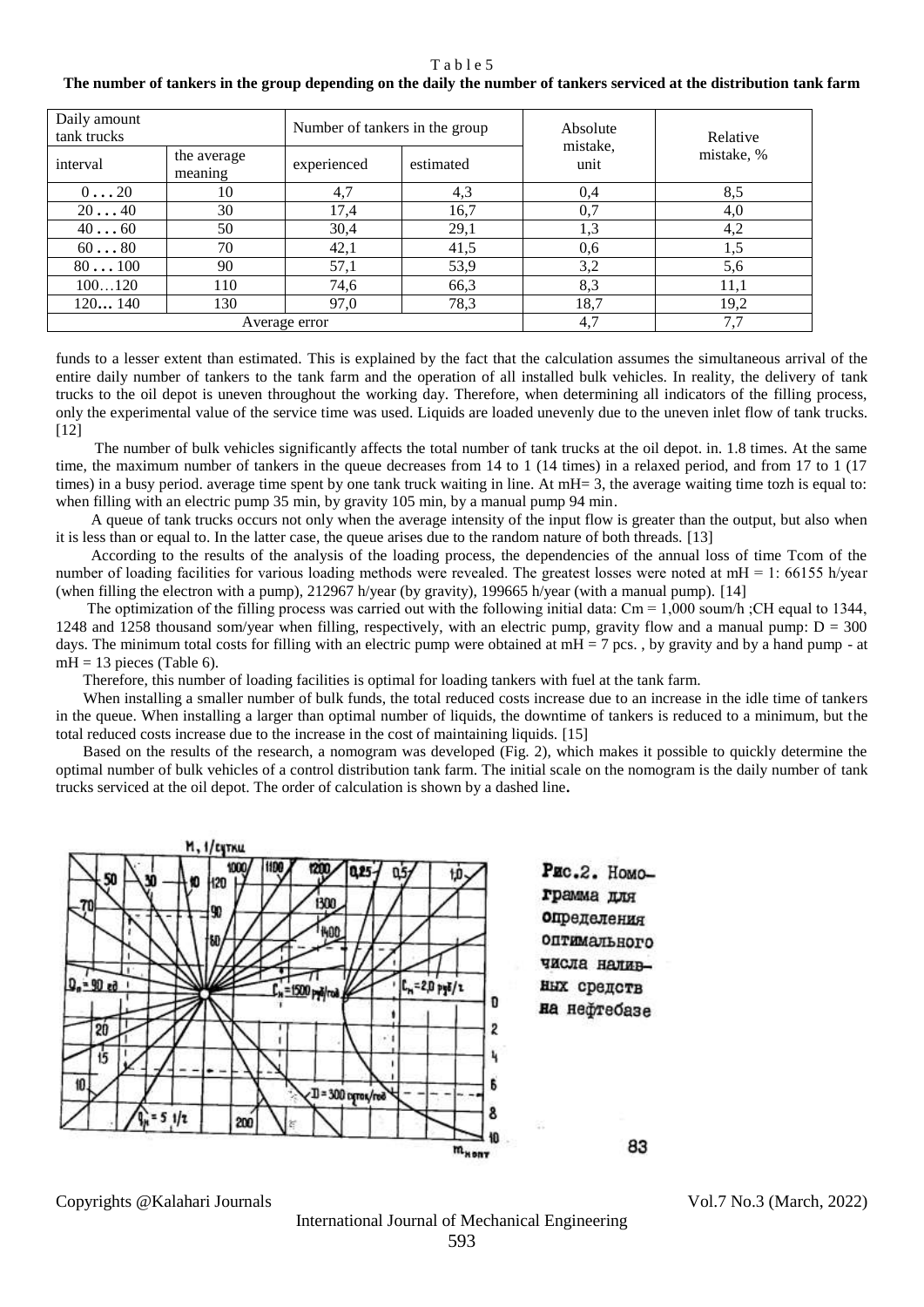| Table -6                                                                                       |
|------------------------------------------------------------------------------------------------|
| Change in time losses and costs for maintenance of tank trucks depending on the number of cash |

| <b>Indicator</b>                         |              |                  |       |      |      |      |                          |                 |      | Number of liquid funds, pcs |      |      |      |      |      |      |
|------------------------------------------|--------------|------------------|-------|------|------|------|--------------------------|-----------------|------|-----------------------------|------|------|------|------|------|------|
|                                          | $\mathbf{1}$ | $\mathbf{2}$     |       | 3    | 4    | 5    | 6                        | 7               | 8    | 9                           | 10   | 11   | 12   | 13   | 14   | 15   |
| Filling with an electric pump            |              |                  |       |      |      |      |                          |                 |      |                             |      |      |      |      |      |      |
| Waiting time, min                        | 153          | 75               | 48.9  |      | 36   | 28,2 | 22,9                     | 19,3            | 16,5 | 14,3                        | 12,6 | 11   | 9.9  | 9    | 8.1  | 7,2  |
| Annual loss of time.<br>thousand h/vear: | 66.5         | 33.9             | 20.9  |      | 15.7 | 11.7 | 10.0                     | 8.4             | 7.2  | 6,2                         | 5.5  | 4.9  | 4.3  | 3.9  | 3.5  | 3.1  |
| Reduced costs,                           |              |                  |       |      |      |      |                          |                 |      |                             |      |      |      |      |      |      |
| thousand soums/vear:                     |              |                  |       |      |      |      |                          |                 |      |                             |      |      |      |      |      |      |
| on a simple tank truck                   | 6650         | 3390             | 2090  |      | 1570 | 1170 | 1000                     | 840             | 720  | 620                         | 505  | 490  | 430  | 390  | 350  | 310  |
| for the maintenance of                   | 1300         | 2700             | 400   |      | 540  | 670  | 810                      | 940             | 1070 | 1210                        | 1304 | 1480 | 1610 | 1740 | 1880 | 2010 |
| liquid funds                             | 678          | 3660             | 2490  |      | 2010 | 1840 | 1810                     | 1780            | 1740 | 1830                        | 1890 | 1970 | 2040 | 2130 | 2230 | 2320 |
| total                                    |              |                  |       |      |      |      | Filling with a hand pump |                 |      |                             |      |      |      |      |      |      |
|                                          | 459          | 225              | 147   |      | 108  | 85   | 69                       | 58              | 49   | 43                          | 38   | 33   | 30   | 27   | 24   | 22   |
| Waiting time, min                        |              |                  |       |      |      |      |                          |                 |      |                             |      |      |      |      |      |      |
| Annual loss of time,<br>thousand h/vear: | 199.<br>7    | 97,9             | 63,9  |      | 47,0 | 36,8 | 30,1                     | 25,2            | 21,5 | 18,7                        | 16,4 | 14,6 | 13,0 | 11,7 | 10.6 | 9,6  |
| Reduced costs,<br>thousand soums/year:   |              |                  |       |      |      |      |                          |                 |      |                             |      |      |      |      |      |      |
| on a simple tank truck                   | 1970         | 9790             | 6390  |      | 470  | 3680 | 3010                     | 2520            | 2120 | 1870                        | 1640 | 1460 | 1300 | 1170 | 1060 | 960  |
| for the maintenance of                   |              |                  |       |      |      |      |                          |                 |      |                             |      |      |      |      |      |      |
| liquid funds                             | 120          | 105              | 380   |      | 500  | 630  | 750                      | 880             | 1001 | 1130                        | 1260 | 1380 | 1510 | 1630 | 1760 | 1890 |
| total                                    | 2009         | 1004<br>$\Omega$ | 6770  |      | 520  | 4310 | 3.60                     | 3400            | 3160 | 3000                        | 2900 | 2840 | 2810 | 2800 | 2820 | 2850 |
|                                          |              |                  |       |      |      |      | Filling with a hand pump |                 |      |                             |      |      |      |      |      |      |
| Waiting time, min                        | 510          |                  | 250   | 163  | 120  | 94   | 77,6                     | 64.3            | 55   | 48                          | 42   | 37   | 33   | 30   | 27   | 25   |
| Annual loss of time,<br>thousand h/vear: | 213.0        |                  | 104.4 | 68.2 | 50.1 | 39,2 | 32,0                     | 26.8            | 23,0 | 20.0                        | 17.5 | 15.6 | 13.9 | 12.5 | 11.3 | 10.3 |
| Reduced costs,<br>thousand soums/year:   |              |                  |       |      |      |      |                          |                 |      |                             |      |      |      |      |      |      |
| on a simple tank truck                   | 2130         |                  | 1044  | 6820 | 5010 | 3920 | 3200                     | 268<br>$\Omega$ | 2300 | 2000                        | 1750 | 1560 | 1390 | 1250 | 1130 | 1030 |
| for the maintenance of<br>liquid funds   | 120          |                  | 250   | 370  | 500  | 620  | 750                      | 870             | 1000 | 1120                        | 1240 | 1370 | 1500 | 1620 | 1750 | 1870 |
| total                                    | 2142         |                  | 1069  | 7190 | 5510 | 4540 | 3950                     | 355<br>$\Omega$ | 3300 | 3120                        | 2990 | 2930 | 2890 | 2870 | 2808 | 2900 |

The production check showed the high efficiency of using the conditional group flow of tankers to optimize the process of their maintenance at the oil depot.

 Optimization of the number of liquids makes it possible to reduce the waiting time for tankers in the queue by 2.2. . . 6.7 times, time loss of tanker trucks - 1.3 times. . . 3.5 times, reduce the amount of losses from downtime of tankers and the cost of maintaining liquid funds by 1.6. . . 2.7 times compared to the values of these indicators that exist in practice.

## **References:**

- 1 .Г е р м а ш Н. П. Метод оптимизации количествазаправочныхzколонок. НТБ ВИМ, 1973, вып.19.
- 2. Г е р м а ш Н. П. Моделирование и оптимизация процесса заправки машин нефтепродуктами.- НТБ ВИМ, 1976, вып.31.
- 3 Худайбердиев Т.С,Турсунов Б.Н. Худайназаров Д Управление моделями доставки и хранение нефтепродуктов при заправки машина- тракторных агрегатов-.AГРО-ИЛМ 2019,вып. 2
- 4. Xudoyberdiev T. S. et al. To the fertilizer knife determination of resistance //Asian Journal of Multidimensional Research  $(AJMR)$ . – 2020. – T. 9. – N. 8. – C. 65-71.
- 5. Khudoyberdiev T. S. et al. Improved Design of Universal-combined Cultivator-fertilizer //International Journal on Orange Technologies. – Т. 2. – №. 10. – С. 83-85.
- 6. Худойбердиев Т. С. и др. НОВАЯ КОНСТРУКЦИЯ УНИВЕРСАЛЬНОГО КОМБИНИРОВАННОГО КУЛЬТИВАТОРА УДОБРИТЕЛЯ //Life Sciences and Agriculture. – 2021. – №. 1 (5).
- 7. Khudoiberdiev T. S., ShNNurmatov B. R., Boltaboev M. NEW CONSTRUCTION OF THE UNIVERSAL COMBINED FERTILIZER CULTIVATOR //Life Sciences and Agriculture. – 2021.